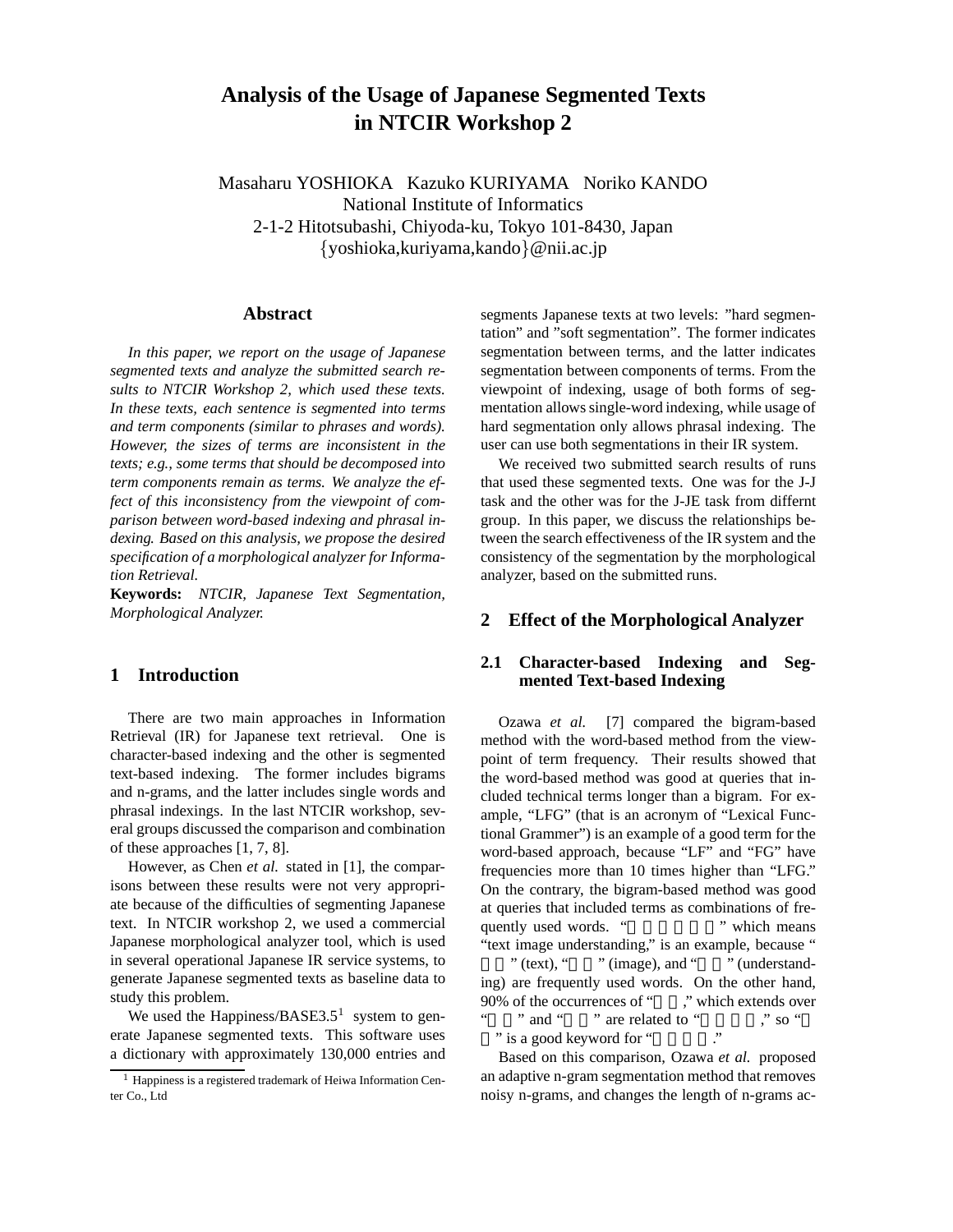cording to the similarity between the query and the document.

Another issue related to Japanese segmented texts in IR is the comparison between single-word-based indexing and phrasal indexing. Fukushima *et al.* [3] used short units that corresponded to single words, and long units that corresponded to phrases, in their IR system. From their experiences, they concluded that short-unit indexing was better than long-unit indexing.

On the other hand, Fujita [2] compared single-word indexing and phrasal indexing, and discussed the characteristics of each indexing method. They concluded:

- *• Especially in Japanese language, such noun compounds sometimes make domain specific terminology that is usually useful as a good discriminator of subject concept description. Given such terminological characteristics, indexers introduced precoordination of indexing terms, mainly adopting phrasal terms in order to preserve syntactic relations.*
- *• Since in phrasal indexing miss-match in one word is propagated to phrase level, performance is more sensitive to noises than in single word indexing.*

Based on these ideas, Fujita proposed using a combination of single-word indexing and phrasal indexing with adequate term weighting.

#### **2.2 Inconsistency in Japanese Morphological Analyzers**

Because written Japanese language provides no explicit word boundary markers, most (perhaps all) Japanese morphological analyzers define single words based on dictionary entries.

This may cause problems when some phrasal terms are represented as single words. For example, consider the word " " (analysis). In the Japanese segmented texts for NTCIR workshop 2, we can find the single word " " (analyzed value) and also the two-word phrase " "(analysis do value  $=$  analyzed value).<sup>2</sup> Because, in those terms, " is used with a similar meaning, from consistency considerations, "" should be segmented as "

." Detailed discussion of consistent segmentation can be found in [5].

Before discussing the effects of inconsistencies in the real data, we should discuss the effect of inconsistencies by comparing the word-based approach with the character-based approach. We discuss the issues with the example of "" (development) in Table 1. In the second case in Table 1, "" should be segmented into "<br>Newever because in the dictionary entry " is stored as ", no index entry is made for "" in word-based indexing. However, character-based indexing works well for that situation. On the other hand character-based indexing also makes an index entry for " in the third case in the table.

Consider using only the query term "" in an IR system. A character-based IR system finds all such terms, resulting in good recall with bad precision. In contrast, a word-based IR system finds some of the terms and rejects some, resulting in good precision with bad recall.

Therefore, in the analysis of *Interpolated Recall Precison Averages* for comparisons between character-based and word-based systems, if the system has inconsistent word segmentation, the precision in larger recall value decreases more than the characterbased indexing result.

### **3 Analysis of the Submitted Data**

## **3.1 General Analysis of the Morphological Analyzer**

In this paper, we discuss what types of segmented texts work well in the word-based method, by analyzing query terms and search result for each topic. We use term frequency as the measure for analyzing results.

Initially, we analyzed the consistency of word segmentation by using query terms in the submitted query lists. First, we retrieved texts that included query terms from the original Japanese texts (non-segmented texts) by using character-based retrieval. Second, we checked the corresponding parts of the segmented Japanese texts and classified the results into three categories that were the same as those in Table 1. Percentages (approximate) of classification are as follows:

- *•* Appropriate segmentation (query term is segmented as word): *Matched (M)* **75%**
- Inappropriate segmentation (word is composed with another element): *Overlapped (O)* **25%**
- *•* Appropriate segmentation (query term is divided into different words): *Separated (S)* **0.1%**

Because the accuracy of segmentation in the commercial morphological analyzer from the viewpoint of grammatical analysis is higher than 95%, the mistakes in the text segmentation have less effect than the inconsistencies in the word boundary definitions.

We therefore focused on the effect of inconsistencies in analyzing the submitted papers. These inconsistencies included the identification of the small units and the lengths of the phrases that were represented as words because of the inconsistencies.

<sup>&</sup>lt;sup>2</sup> " represents the word boundary that corresponds to soft segmentation and " " represents the word boundary that corresponds to hard segmentation in our Japanese segmented texts.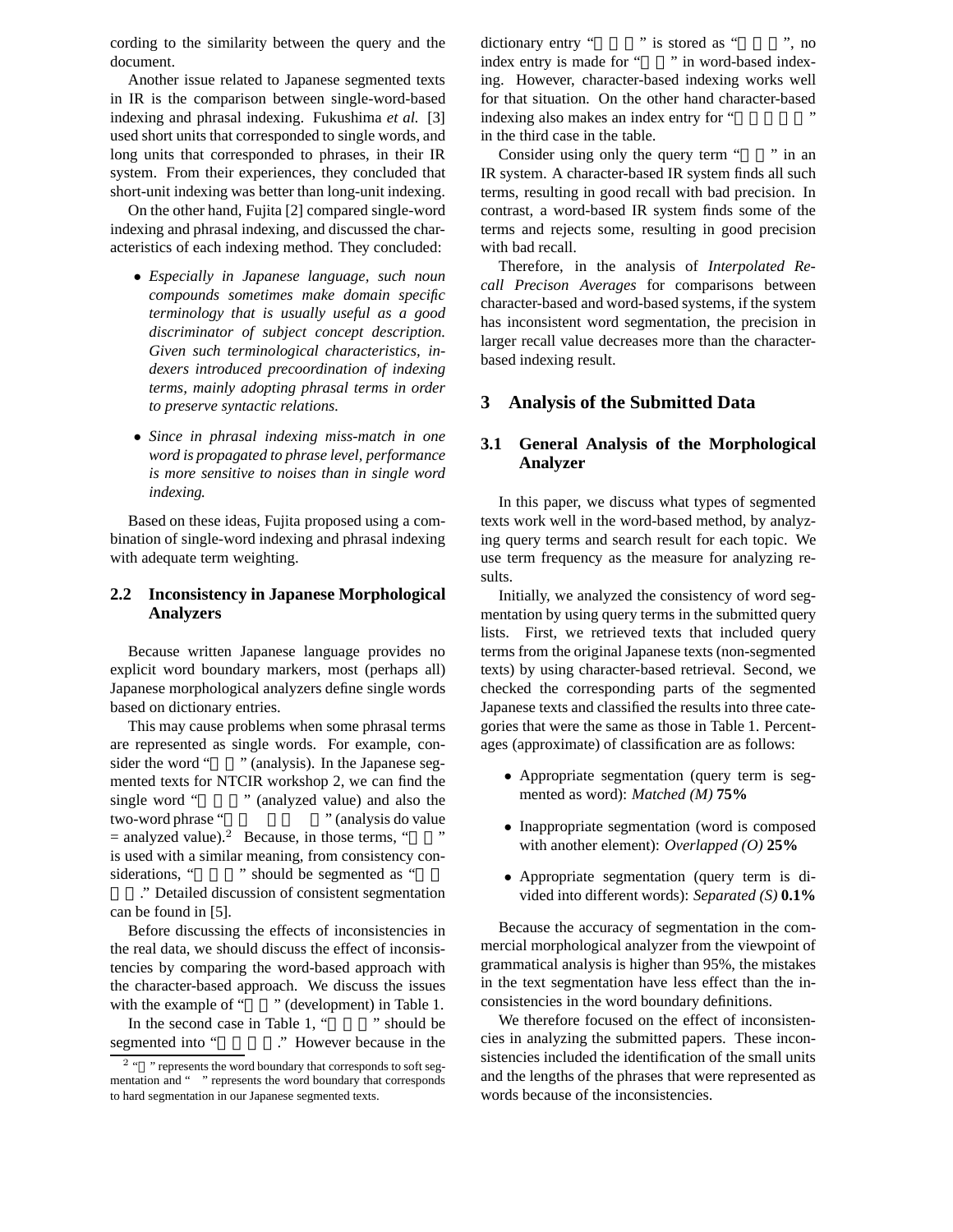|                                             | Meaningful for     | Character-based | Word-based |
|---------------------------------------------|--------------------|-----------------|------------|
|                                             | relevance judgment | indexing        | indexing   |
| Appropriate segmentation $Match (M)$        |                    |                 |            |
| e.g.,                                       |                    |                 |            |
| (equipment)<br>(development)                |                    |                 |            |
| Inappropriate segmentation Overlapped $(O)$ |                    |                 |            |
| e.g.,                                       |                    |                 | $\times$   |
| (development)<br>$(re-)$                    |                    |                 |            |
| Appropriate segmentation Separated $(S)$    |                    |                 |            |
| e.g.,                                       | ×                  |                 | $\times$   |
| (public)<br>(announcement)                  |                    |                 |            |

**Table 1. Effect of segmentation in relation to relevance judgments**

## **3.2 Analysis of the Submitted Papers**

We received two submitted papers that used the segmented texts. One was for the J-J task and the other was for the J-JE task. Because the result of the J-JE task was biased by the translation between English and Japanese, we decided to use only the J-J task for the evaluation.

Comparison between the average of the average precisions for all systems and that for the submitted paper showed that some of its results were good, but some were not. In this analysis, we try to explain why, from the viewpoint of the effect of the consistency.

The worst example in this submitted paper was topic 0105 (41 relevant documents in level 2 (S+A+B)). From the topic information, a good keyword appeared to be " " (quinolone tablet). We checked how " " gathered from character-based retrieval data, was indexed in the word-based indexing format. Table 2 shows the result. The types in the table correspond to the categorization in Table 1. TF stands for Term Frequency and DF stands for Document Frequency.

| Table 2. Index entries for " | " and |
|------------------------------|-------|
| their frequency              |       |

| <b>Type</b>      | TF(DF) | Index word              |
|------------------|--------|-------------------------|
| $\boldsymbol{M}$ | 61(23) |                         |
|                  |        | quinolone tablet        |
| $\theta$         | 57(29) |                         |
|                  |        | new quinolone tablet    |
| 7                | 3(1)   |                         |
|                  |        | fluoro quinolone tablet |

From Table 2, we can see that " was not retrieved from the word index term " " even though "<br>
"should be a good keyword because of the title of the topic " " (new quinolone tablet). In addition, on the subject of the consistency of segmentation, " " should be segmented as "

the text of the test collection, the frequency of "

 $"$  (quinolone) was  $561(208)$  and most of the relevant documents came from these documents.

On the other hand, there was no segmented word " in the Japanese segmented texts for the

topic. Searches could only find some of the " " documents that contained " have a bad effect on recall value.

One of the good examples in this submitted result was topic 0104. This topic was "  $\ldots$  " (smallcell carcinoma of the lung) and was segmented as "  $\frac{m}{m}$  (  $\frac{m}{m}$  (small-cell carcinoma)). For consistency of word segmentation, this should have been segmented as "  $(lung)$  (small)  $-cell)$  carcinoma). That would mean that the term " would act as a phrasal index term, if we could assume consistent segmentation.

To evaluate the effectiveness of this phrasal index, we defined three types of segmented text index for the word "  $\therefore$  " A discussion of the effectiveness of the indexes follows. In each explanation, the number that follows the index word shows the frequency based on character-based indexing. In the second case, we also describe the frequency number for matching the term in the segmented texts.

1. "  $"$ (39, 683) "  $"$  (321, 041) "  $"$  (625, 207)  $" " (107, 453)$ 

Because all of the terms are high frequency terms, those words are not effective as keywords for retrieval. However, documents that include all of these terms (598 documents) include all of the relevant documents  $(41)$  in level  $2(S+A+B)$ . This may have a positive effect on recall value.

2. " " (39, 683 (*Match* 25, 264)) " (552) (*Match* 446))

The " " index term has an appropriate frequency compared with the relevant documents and this explains why the system performed well. Documents that included all of these terms (220 documents) included most of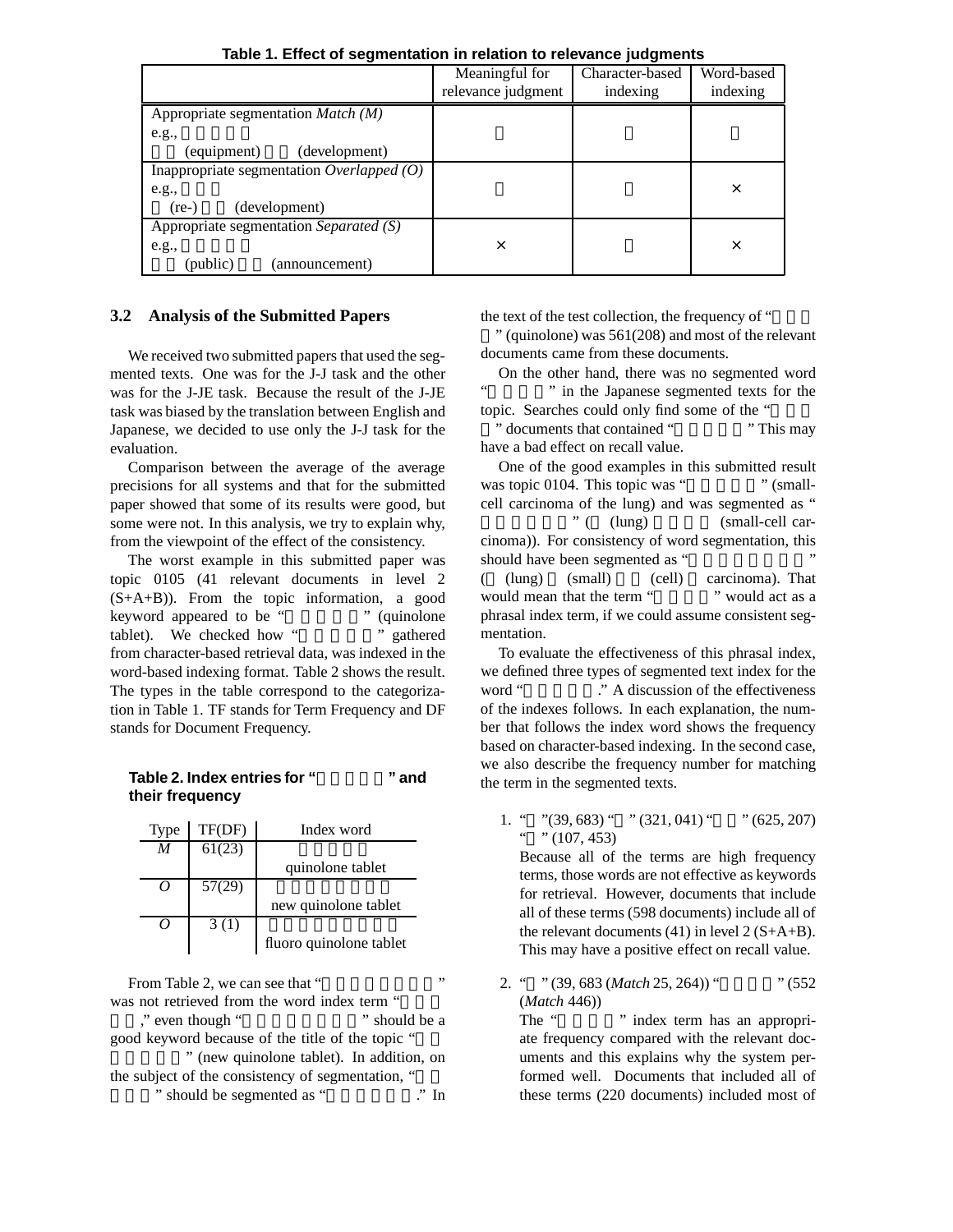the relevant documents in level 2 (S+A+B) (39 from 41).

3. " $\qquad$  " (321)

The "" index term has appropriate frequency compared with the relevant documents and this explains why the system performs well. However, documents that include this term (133 documents) miss 10 relevant documents in level  $2(S+A+B)$  from 41. In this case, the result should become worth by effects similar to those observed with topic 0104.

From the comparison between analyses 1 and 2, we can say that technical terms longer than bigrams work well. However, the comparison between analyses 2 and 3 shows that longer is not necessarily better.

The following topics are good examples compared with the average of average precisions for all of the system. We can identify an appropriate length for technical terms that is longer than bigrams and that has appropriate frequency according to the number of relevant documents. Most of those terms should be treated as phrases when considering consistency.

- **0111** Number of relevant documents 231 Appropriate technical term: "ITS" (Abbreviation of Intelligent Transport Systems) (1010)
- **0121** Number of relevant documents 202 Appropriate technical term: "vod" (Abbreviation of Video on Demand) (636)
- **0122** Number of relevant documents 19 Appropriate technical term: "
literacy) (709)
- **0123** Number of relevant documents 61 Appropriate technical term: " (biofilm) (135)
- **0129** Number of relevant documents 57 Appropriate technical terms: "  $(super-symmetry)$   $(631)$   $(cosmologi$ cal constant) (106)
- **0130** Number of relevant documents 86 Appropriate technical term: " " (Analyticity) (85)
- **0141** Number of relevant documents 204 Appropriate technical term(s): " $\qquad$ " (orbital  $\text{methods}$ ) (1511) (not empirical: (ab initio in this context)) (534)
- **0144** Number of relevant documents 94 Appropriate technical term: " (parsing) (68)

#### **Table 3. Indexes for "**  $\blacksquare$  " and their **frequency**

| Type:            | TF  | Index word             |          |
|------------------|-----|------------------------|----------|
| $\boldsymbol{M}$ | 709 |                        |          |
|                  |     | literacy               |          |
| 0                | 188 |                        |          |
|                  |     | computer literacy      |          |
| ( )              | 31  |                        |          |
|                  |     | media literacy         |          |
| O                | 19  |                        |          |
|                  |     | science literacy       |          |
| 0                | 48  | Other (                |          |
|                  |     | network literacy       |          |
|                  |     |                        | $etc.$ ) |
|                  |     | computer literacy test |          |

For topic 0122, we found another element that made the result better. We checked how " was indexed from character-based retrieval data in the word-based indexing format (Table 3).

In this topic description, there is a restriction for the relevant document: "Such emerging concepts as information literacy, media literacy and computer literacy are not included." Because the index for "

" did not include "  $\cdots$  and " " by chance retrieved results

were good at rejecting such documents. The following topics are bad examples compared with the average of average precisions for all systems.

Despite the bad results, most of those topics also included technical terms that were longer than bigrams.

- **0115** Number of relevant documents 209
	- " (video streaming) (4) was a good keyword, but it had quite a low frequency. " " (streaming) (126) should be a good keyword, but the weight was low compared to the other keyword.
- **0137** Number of relevant documents 15

All of the query terms have higher frequencies.

- **0139** Number of relevant documents 225  $"$  (Sick house) (11) was a good keyword, but it had quite a low frequency.
- **0140** Number of relevant documents 217 " (isomer) (5075) should be a good keyword for "<sup>\*\*</sup> (enantiomer). However, because there are other varieties of " such as "<sup>"</sup> (stereo-isomer) and " " (structure isomer), index term " " gives the same effect for all oth these isomer.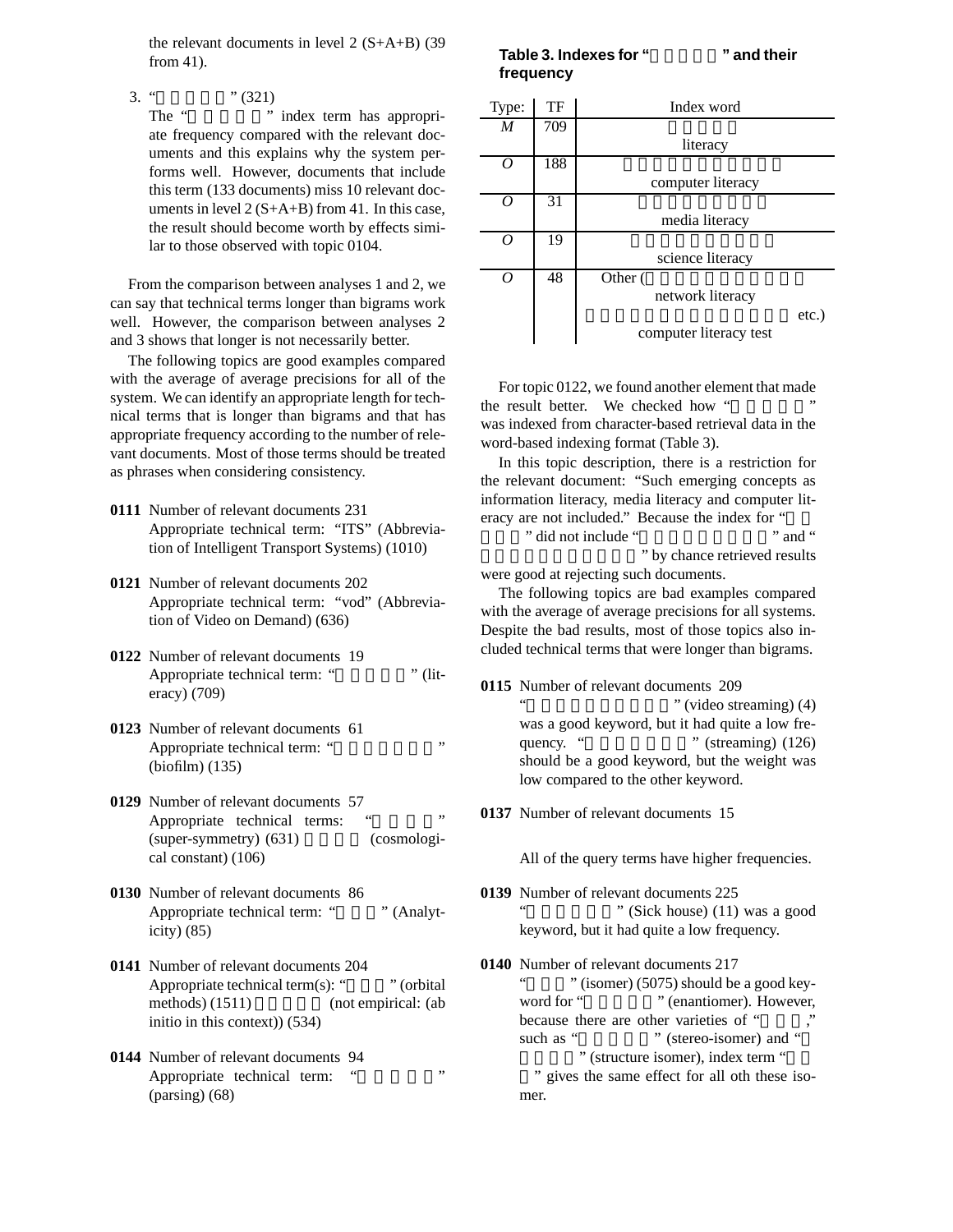**0143** Number of relevant documents 24

 $"$  (handicapped person) (5468) should be a good keyword for " " (sighthandicapped person; visually impaired person). However, because there are a variety of " %, " such as " " (hearing-impaired<br>person) and " " (physically handi-" (physically handicapped person), index " " works well to select all of these handicapped persons.

**0148** Number of relevant documents 55

" (prestressed concrete bridge) (11) was a good keyword, but it had quite a low frequency. "

" (prestressed concrete) (538) should have been a good keyword, but the weight was low compared to the other keyword.

Based on these analyses, there are two types of bad effects in word segmentation. One derives from the inconsistency of word segmentation, i.e., long phrases are segmented as single words (0105, 0115, 0139, 0148). Despite the lower value of the average precision, *Interpolated Recall Precison Averages* at recall 0.00 equals 1 in these cases and that means the system works well for selecting good documents in higher rank. From this result, we assume that these inconsistencies may cause a reduction of the recall value.

The other bad effect is the inappropriate length of phrase; i.e., phrases are not long enough to identify specific topics (0140, 0143). For those cases, precision at five documents for topics 140 and 143 was much lower than the average. From this result, we assume these short phrases may retrieve irrelevant documents that include words that are similar to the index word.

For topic 0143, the identification of the specific concept for " " is important, because there is a restriction for the relevant document in this topic description: "Papers about handicapped persons who have no sight handicap do not satisfy the request."

Compared with the results for 0122 and 0143, longer phrasal indexes may work well for the identification of a specific topic that excludes similar topics.

#### **3.3 Discussion**

From the analysis of the submitted paper, we can summarize the effect of the inconsistency of the morphological analyzer in this NTCIR workshop 2 text data.

• When the system segments texts by using longer phrases as words, the recall value may be reduced. In particular, when the system uses phrases that have omittable affixes and may thus by chance connect with a variety of affixes, there may be a remarkable reduction in recall value.

- When the system segments texts only by using small single words, most terms have high frequencies. This may cause good recall but reduction of precision.
- *•* When the system uses domain-specific terminology as longer phrases, this may have good effects on the IR system. In addition, to identify specific terms and exclude similar ones, it is better to use longer phrases.

Based on this discussion, a morphological analyzer (or text segmentation system) for an IR system should have the ability to create segmented texts as combinations of consistent word-segmented texts and phrase identification. Phrase identification means the identification of technical terms that are combinations of segmented words.

We know it would be very difficult to implement such an ideal system, but the research result of the lexically motivated corpus [5, 4] will give some guidelines for implementing such an ideal system.

The Happiness morphological analyzer has the ability to handle these two levels (word level and phrase level), but it is not an easy task to make a good dictionary for all technical terms. ChaSen [6] has also started to deal with these two levels. We would therefore like to see these systems improved in the future.

When the ideal morphological analyzer (or text segmentation system) becomes available, IR systems should have a capability to select the types of index terms according to the topic type and the frequencies of the terms.

Based on the analysis of the J-J task result, we also analyzed the J-E collection result. The tendencies of the result were similar, but we could not find close relationships between them because other elements affected the retrieval results more.

## **4 Conclusion**

In this paper, we discussed the relationships between the search effectiveness of an IR system and the consistency of the results from the morphological analyzer, based on the results of searches of segmented texts. We also proposed an ideal morphological analyzer (or text segmentation system) for IR based on the analysis result.

## **Acknowledgment**

We would like to thank the two groups who submitted results of using Japanese segmented texts.

#### **References**

[1] A. Chen, F. C. Gey, K. Kishida, H. Jiang, and Q. Liang. Comparing multiple mthods for Japnese and Japanese